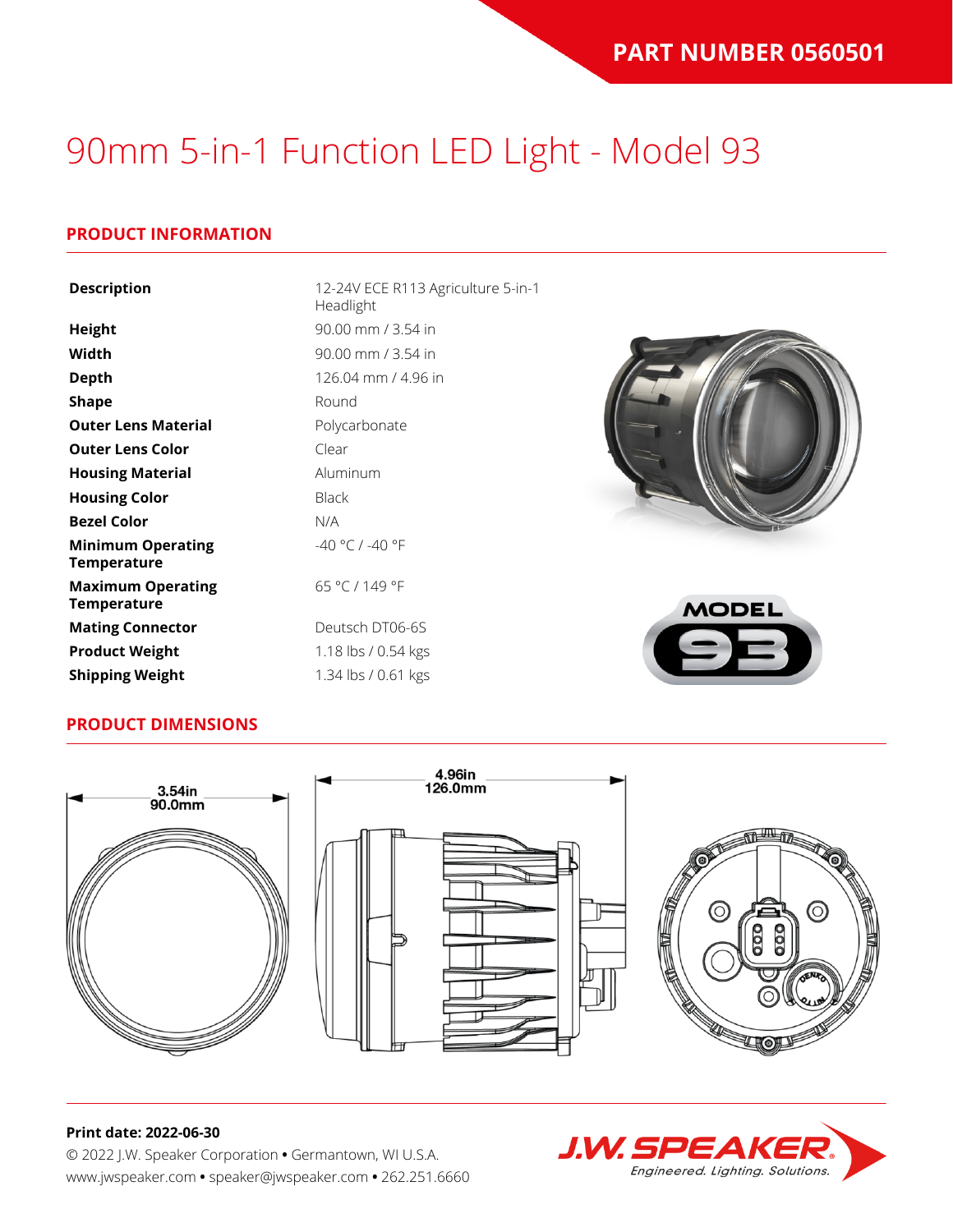### **ELECTRICAL SPECIFICATIONS**

| <b>Input Voltage</b>              | 12-24V DC                                                                                                                                                                                                                                                                                         |
|-----------------------------------|---------------------------------------------------------------------------------------------------------------------------------------------------------------------------------------------------------------------------------------------------------------------------------------------------|
| <b>Operating Voltage</b>          | 9-30V DC                                                                                                                                                                                                                                                                                          |
| <b>Transient Spike Protection</b> | 150V Peak @ 1 HZ-100 Pulses                                                                                                                                                                                                                                                                       |
| <b>Yellow Wire</b>                | Low Beam                                                                                                                                                                                                                                                                                          |
| <b>Red Wire</b>                   | <b>Front Position</b>                                                                                                                                                                                                                                                                             |
| <b>Orange Wire</b>                | DI                                                                                                                                                                                                                                                                                                |
| <b>Blue Wire</b>                  | DRL                                                                                                                                                                                                                                                                                               |
| <b>Black Wire</b>                 | Ground                                                                                                                                                                                                                                                                                            |
| <b>White Wire</b>                 | High Beam                                                                                                                                                                                                                                                                                         |
| <b>Current Draw</b>               | 1.35A @ 12V DC (Low Beam)<br>1.96A @ 12V DC (High Beam)<br>$0.111A \odot 12V$ DC (Front Position)<br>1.33A @ 12V DC (DRL)<br>1.11A @ 12V DC (DI)<br>0.701A @ 24V DC (Low Beam)<br>1.03A @ 24V DC (High Beam)<br>0.071A @ 24V DC (Front Position)<br>0.700A @ 24V DC (DRL)<br>0.591A @ 24V DC (DI) |

#### **REGULATORY STANDARDS COMPLIANCE**



Buy America Standards ECE Reg 10 ECE Reg 148 - 1b ECE Reg 148 - A ECE Reg 148 - RL ECE Reg 149 - WC-DS ECE Reg 149 - WR-DS Eco Friendly IEC IP67 IEC IP69K Tested to ECE Reg. 10 (Radiated Emissions only)

**Print date: 2022-06-30** © 2022 J.W. Speaker Corporation **•** Germantown, WI U.S.A. www.jwspeaker.com **•** speaker@jwspeaker.com **•** 262.251.6660

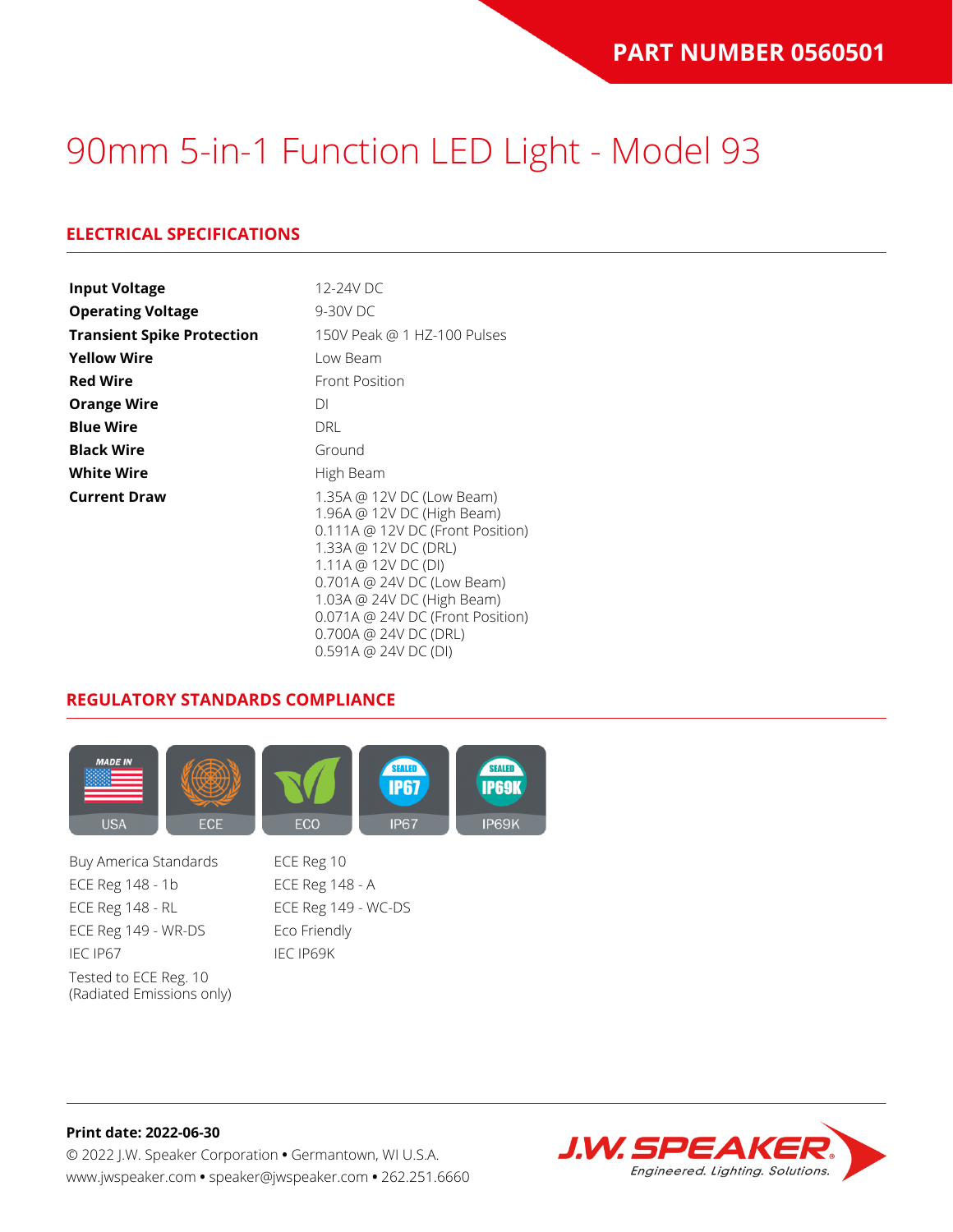## **PHOTOMETRIC SPECIFICATIONS**

| <b>Raw Lumen Output</b>                 | 1827(High Beam), 1,325 (Low<br>Beam)                                                                                                                                                            |
|-----------------------------------------|-------------------------------------------------------------------------------------------------------------------------------------------------------------------------------------------------|
| <b>Effective Lumen</b><br>Output        | 683(High Beam), 495(Low Beam)                                                                                                                                                                   |
| Candela Output                          | 44,000(High Beam), 23,000(Low<br>Beam)                                                                                                                                                          |
| <b>Nominal LED Color</b><br>Temperature | 5665 K                                                                                                                                                                                          |
| <b>Beam Pattern(s)</b>                  | Forward Lighting - Daytime<br>Running Light<br>Forward Lighting - High Beam (ECE)<br>Forward Lighting - Low Beam<br>(DOT/ECE)<br>Signalization - Front Position<br>Signalization - Turn (Front) |



#### **APPLICATIONS**



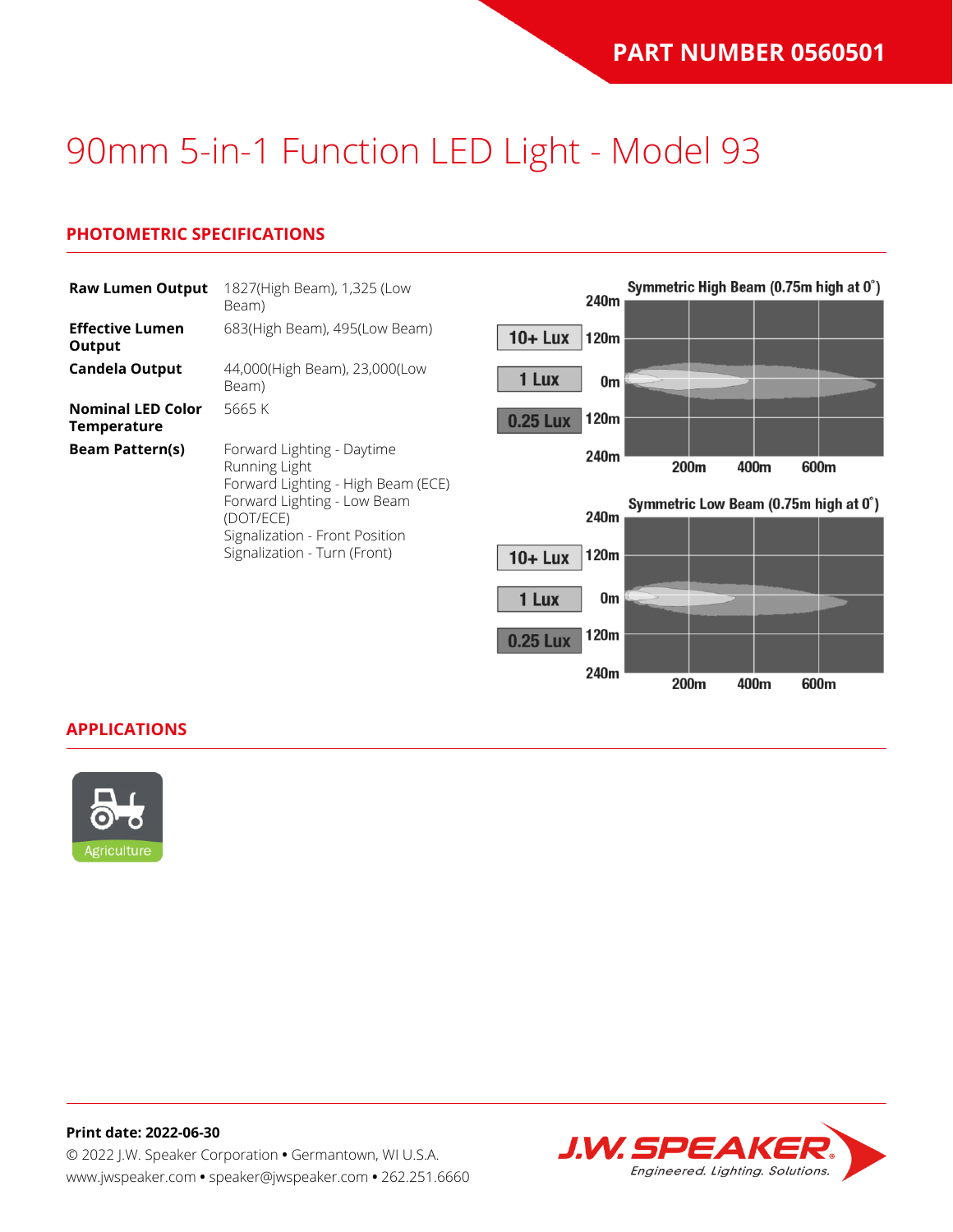## **ADDITIONAL INFORMATION**

3-point Mount for 1.5mm Mounting Frame is applicable for

- PN 0554381
- PN 0553071
- PN 0553091
- PN 0553101
- PN 0553081
- PN 0556701 • PN 0347941

3-point Mount for 3mm Mounting Frame is applicable for

– • All Model 93 Lighting Options

#### **PRODUCT WARNINGS**

For California residents:

**WARNING:** Cancer and reproductive harm - [www.P65Warnings.ca.gov](https://www.p65warnings.ca.gov/).

**AVERTISSEMENT:** Cancer et effet nocif sur la reproduction - [www.P65Warnings.ca.gov.](https://www.p65warnings.ca.gov/)

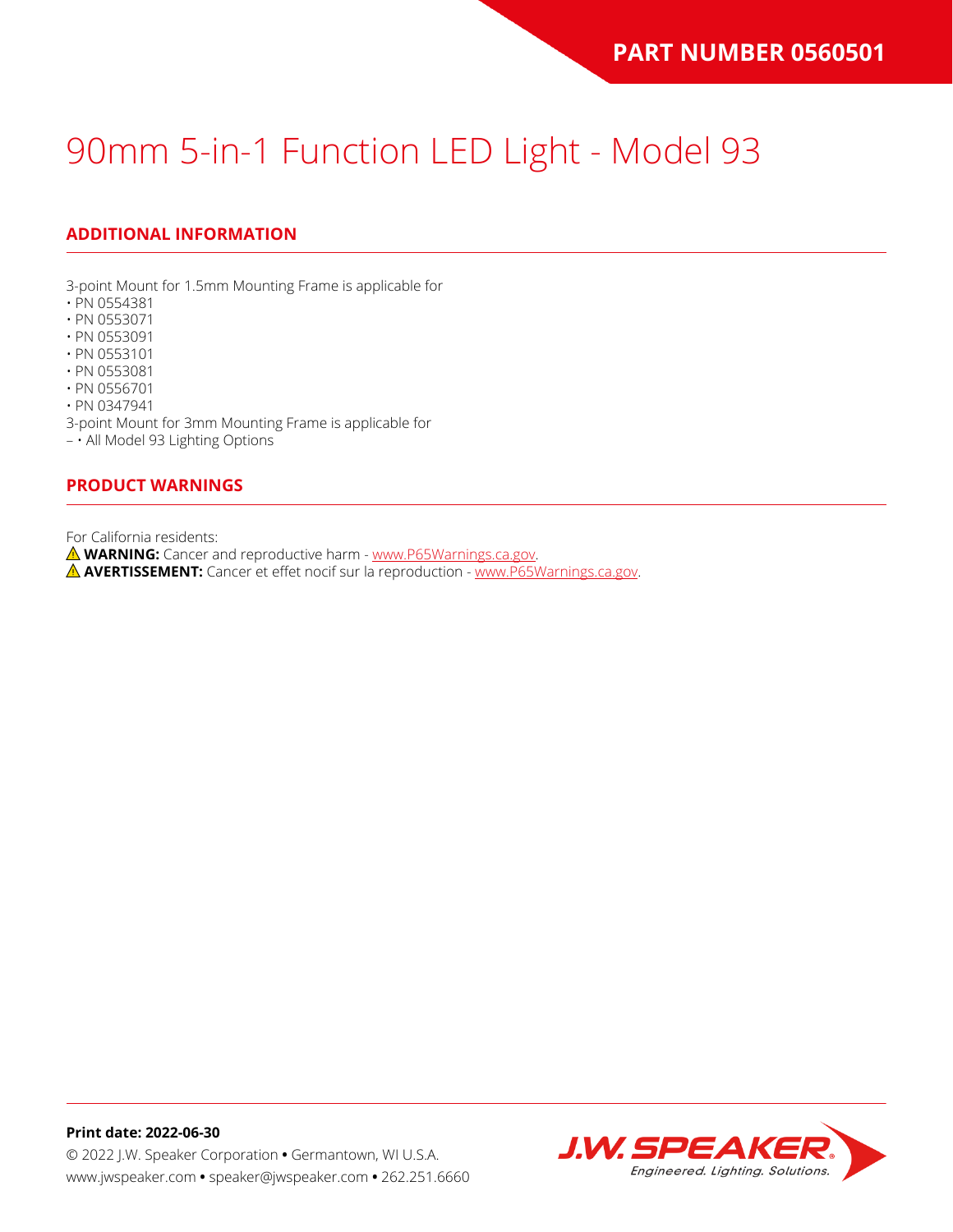#### **ACCESSORIES**



**[Part Number](https://www.jwspeaker.com/products/90mm-headlights-model-93/8001211/) [8001211](https://www.jwspeaker.com/products/90mm-headlights-model-93/8001211/)** Motorcycle Bar Mount Kit with Wiring Harness, Large



**[Part Number](https://www.jwspeaker.com/products/90mm-headlights-model-93/8001221/) [8001221](https://www.jwspeaker.com/products/90mm-headlights-model-93/8001221/)** Motorcycle Bar Mount Kit with Wiring Harness, Small



**[Part Number](https://www.jwspeaker.com/products/90mm-headlights-model-93/8001461/) [8001461](https://www.jwspeaker.com/products/90mm-headlights-model-93/8001461/)** 90mm Light 3-Point Mount for 1.5mm Mounting Frame



**[Part Number](https://www.jwspeaker.com/products/90mm-headlights-model-93/8001471/) [8001471](https://www.jwspeaker.com/products/90mm-headlights-model-93/8001471/)** 90mm Light 3-Point Mount for 3mm Mounting Frame



**[Part Number](https://www.jwspeaker.com/products/90mm-headlights-model-93/8001601/) [8001601](https://www.jwspeaker.com/products/90mm-headlights-model-93/8001601/)** Pedestal Mounting Bracket for Model 93 Single Lamp



**[8001621](https://www.jwspeaker.com/products/90mm-headlights-model-93/8001621/)**

Double Lamp



**[Part Number](https://www.jwspeaker.com/products/90mm-headlights-model-93/8001621/) [0700001](https://www.jwspeaker.com/?post_type=part&p=26513&preview=true)** Pedestal Mounting Bracket for Model 93 Kit, 20-24mm



**[Part Number](https://www.jwspeaker.com/?post_type=part&p=26512&preview=true) [0700011](https://www.jwspeaker.com/?post_type=part&p=26512&preview=true)** Motorcycle Bar Mount Kit, 25-29mm